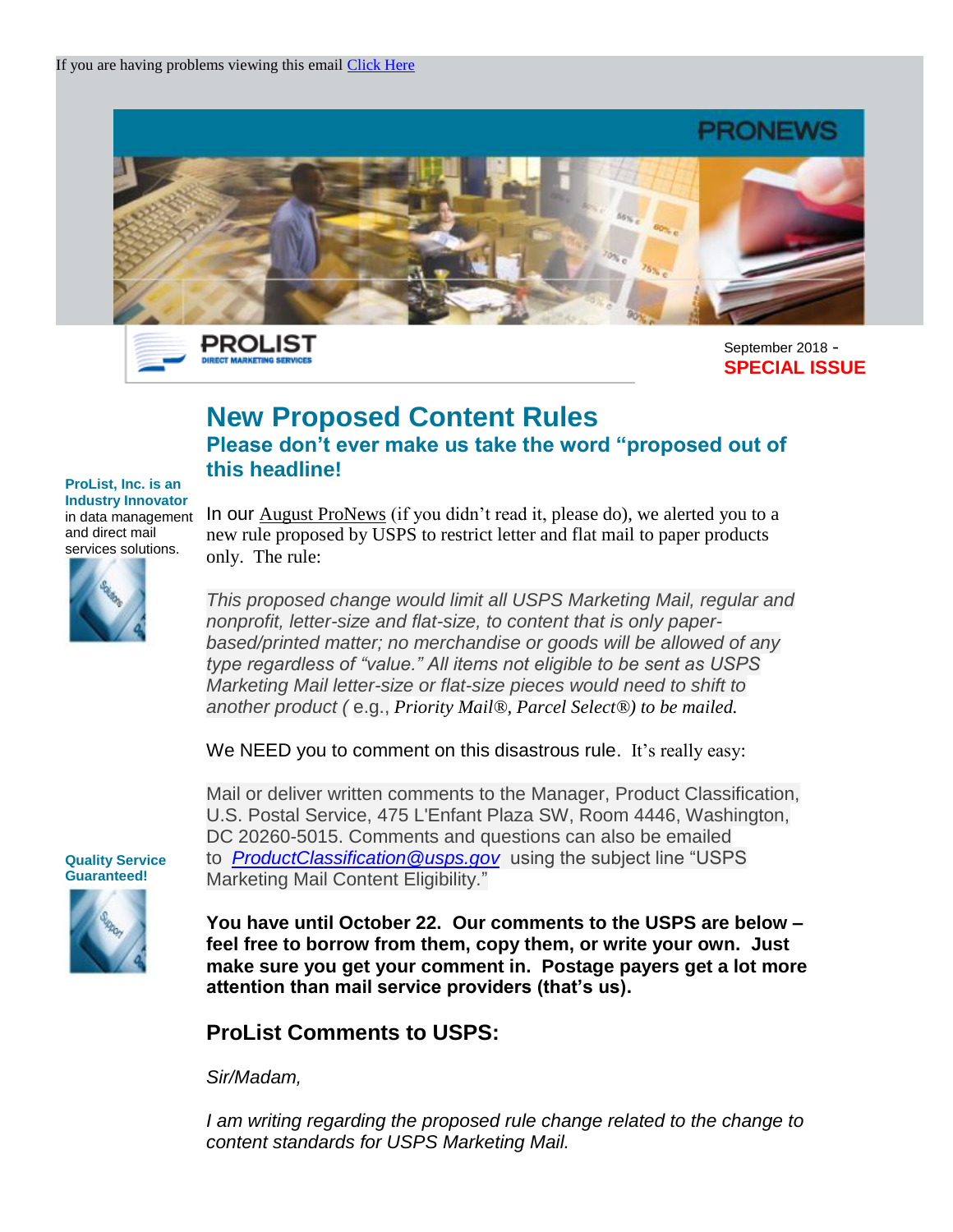*ProList, Inc. prepares more than 60,000,000 pieces of mail per year for more than 200 organizations across the United States. The majority of the mail we process is USPS Marketing Mail. A significant portion of that mail is fundraising for nonprofit organizations, renewal notices, and advocacy mailings. These organizations count on the US Postal Service to deliver their mail at a fair price. Included in many of these mailings are non-paper items: plastic membership cards, gift cards, window decals, bookmarks with tassels on them, plastic bumper stickers, and coins affixed to cards, among other items. We and our clients go to great lengths to be certain that these items meet automation* 

## **Contact Us Today!**

**Dave Lewis [dlewis@prolist.com](mailto:dlewis@prolist.com) 301 924-4545 [www.ProList.com](http://trk.publicaster.com/click/c2f1-ujoiw-gvrhvt-73hxzcz6/)**



*requirements, in terms of flexibility and uneven thickness. To reclassify any of these items as a parcel would simply be devastating to the efforts of our clients. This appears to be a misguided attempt to boost package volume by forcing letters and flats into that much more expensive category. It is much more likely to simply drive those pieces out of the mail.*

*To convert such items to packages would be financially unviable to our clients. The preparation requirement for IMpb mail is untenable at scale. The dramatic increase in postage going from a letter or a flat to a package would bankrupt many of our customers. They count on using premiums as an inducement for donations. Sending membership cards is essential. They simply could not afford to do so as parcels. They would cease many of their mailings and look for alternative distribution channels. The Postal Service has failed to demonstrate that non-paper items create any undue difficulties in processing. If fact, letters as a mail classification generally are shown to cover their costs. Some flats may be "under water" in some cases, but that is not a result of non-paper items within them.*

*The Postal Service has been touting through its Irresistible Mail program to use imaginative designs and substrates to keep mail viable. This rule seems to be in direct contradiction.*

*Regarding the three "goals" in the proposed rule posting:*

1. Facilitate levels of service expected for the processing and delivery of merchandise that include end-to-end tracking and visibility.

*Nonsense. There is no enhanced service to package shipping, and a membership card is not "merchandise." Informed Visibility provides endto-end tracking and visibility. There is no customer demand for any such "enhanced" service.*

2. Move fulfillment of merchandise and goods out of USPS Marketing Mail, consistent with the transfer of fulfillment parcels out of Standard Mail.

*An item not being printed on paper does not make it merchandise. There are already content restrictions for letters and flats. Characteristics of content may drive mail class – an invoice must*